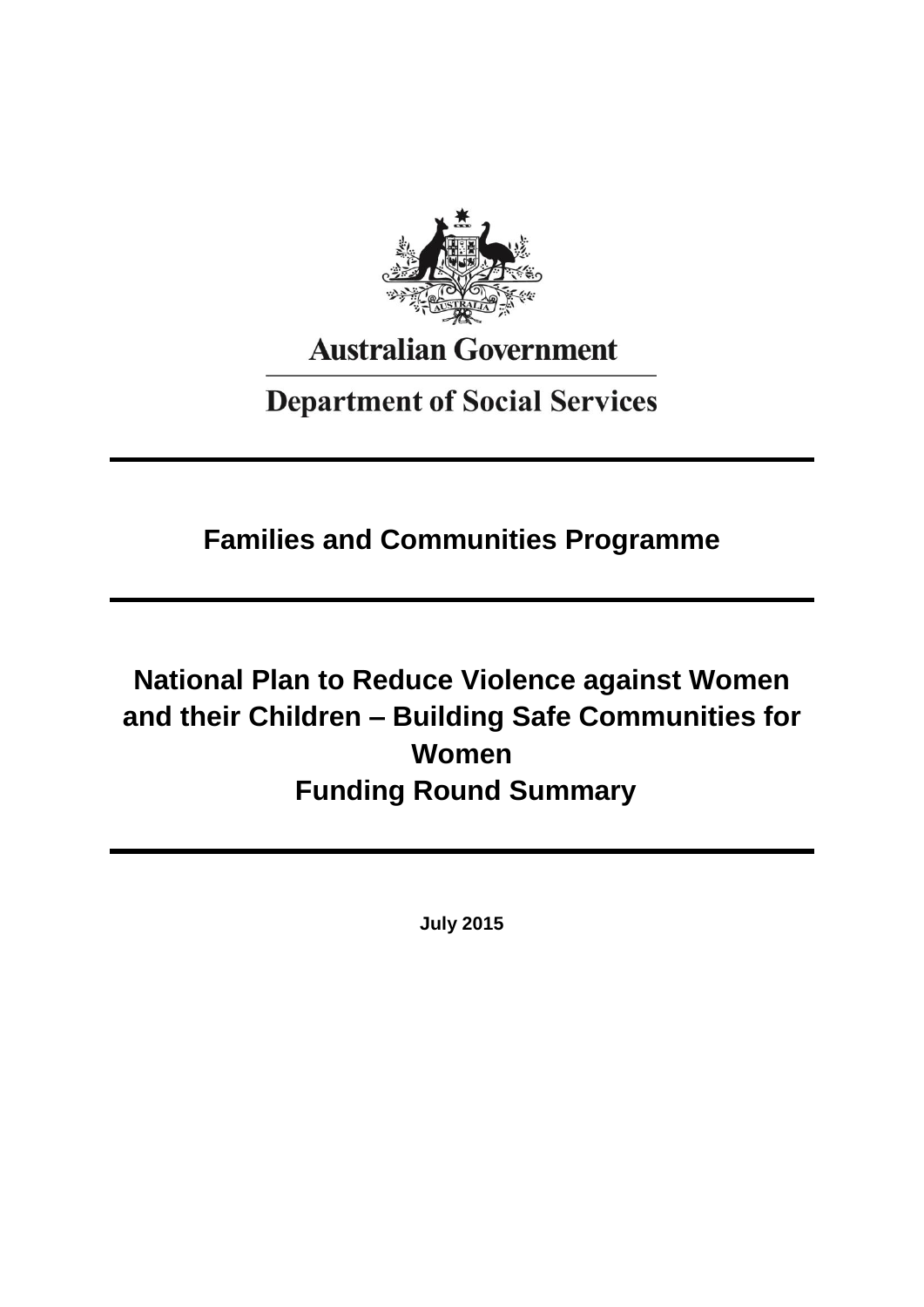### **National Plan to Reduce Violence against Women and their Children**

The *National Plan to Reduce Violence against Women and their Children 2010-2022* (the National Plan) is a long-term partnership between the Commonwealth Government, State and Territory governments and civil society to deliver a significant and sustained reduction in violence against women and their children in Australia.

The first of the National Priorities of the Second National Action Plan 2013-2016 of the National Plan, is to drive whole of community action to prevent violence. One of the agreed actions is to "Support communities to prevent, respond to and speak out against violence, through local government, business, community and sporting groups, schools and key institutions."

#### **Building Safe Communities for Women**

The Building Safe Communities for Women (BSCW) component of the National Plan aims to improve engagement between non-government organisations, local government, local business, government agencies including schools, police and health services, and the broader community to create sustainable practices to help reduce violence against women and to effectively respond to and support women and their children who are experiencing violence.

#### **Selection type**

This selection is an open process.

#### **Eligibility**

To satisfy eligibility requirements, applicants to BSCW must fall into one of the following categories:

- Incorporated Associations (incorporated under State/Territory legislation, commonly have 'Association' or 'Incorporated' or 'Inc.' in their legal name)
- Incorporated Cooperatives (also incorporated under State/Territory legislation, commonly have 'Cooperative' in their legal name)
- Companies (incorporated under the *Corporations Act 2001* (may be a proprietary company (limited by shares or by guarantee) or a public company)
- Aboriginal Corporations (incorporated under the *Corporations (Aboriginal and Torres Strait Islander) Act 2006)*
- Organisations established through a specific piece of Commonwealth or state/territory legislation (public benevolent institutions, churches, universities, unions etc.)
- Partnerships;
- Trustees on behalf of a Trust
- State and Territory Governments
- Local Governments.

Not-for-profit entity types specified above meet the eligibility requirements, this could include service clubs, faith groups, sporting bodies, community organisations and youth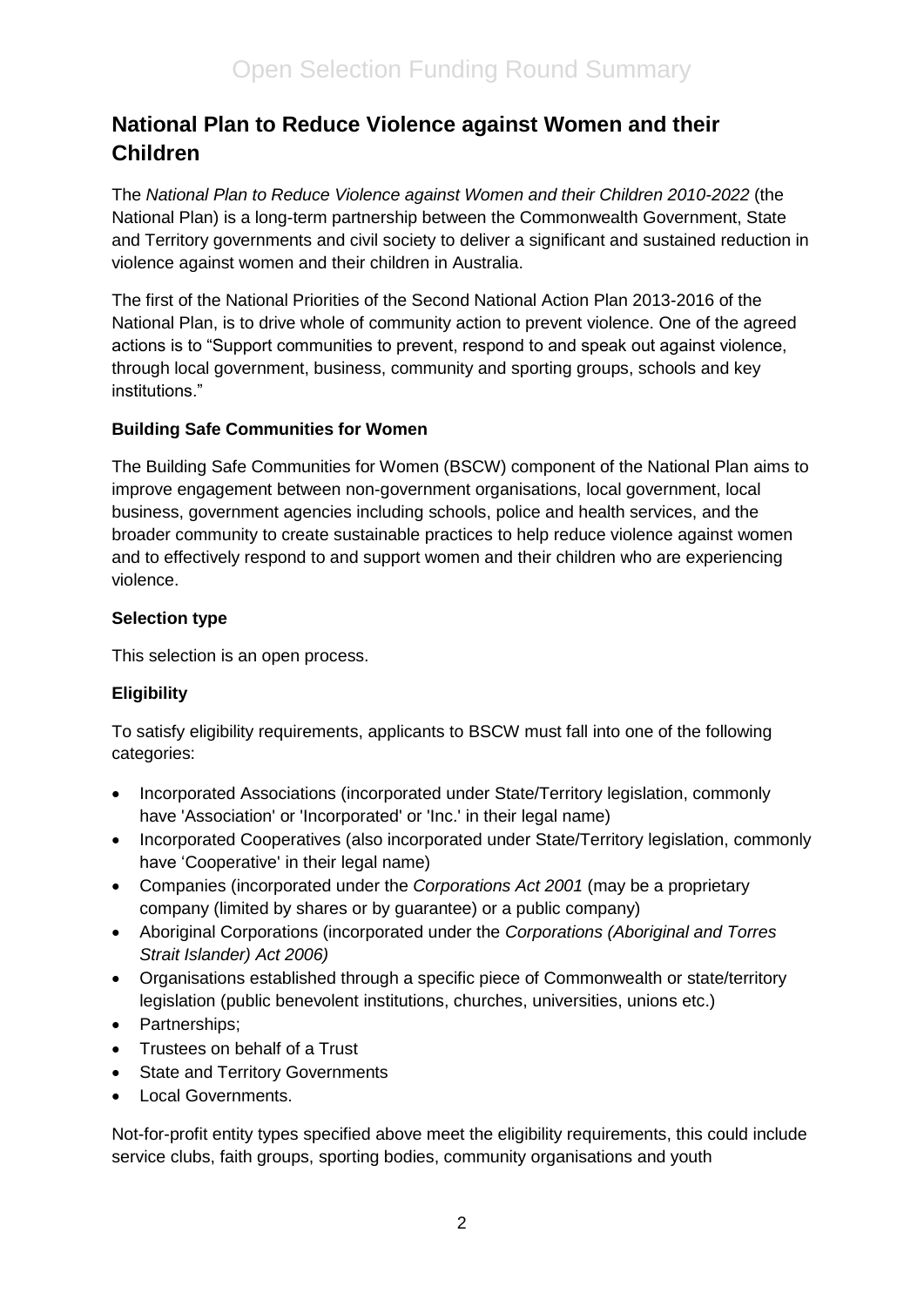organisations, as well as local government authorities, government schools and universities and colleges of higher education.

#### **How much?**

Total funding of up to \$4 million is available from 1 October 2015 to 30 June 2017. Applications will be considered for one-off time limited proposal of up to \$150,000 over this period.

#### **Closing Date and Time**

Applications should be submitted by 2pm, Thursday, 27 August, 2015.

#### **Who to contact?**

Please email your enquiries to: [grants@dss.gov.au](mailto:grants@dss.gov.au)

#### **Grant objectives**

Funding for this grant is intended to support organisations to improve engagement between non-government organisations, local government, local business, government agencies including schools, police and health services, and the broader community to create sustainable practices to help reduce violence against women and to effectively respond to and support women and their children who are experiencing violence. The overarching aim is to support communities to develop and implement practical solutions for dealing with issues of violence against women and their children in their community. It is not intended for ongoing service provision or projects.

The grants provide one-off funding to organisations to assist them to work with other organisations and the broader community to:

- increase knowledge and awareness in the community of the issue of violence against women and their children, how to support victims and where they can get support
- create or increase sustainable inter-connection across community organisations and government agencies which contribute to supporting women and children experiencing violence
- promote existing support available within the community
- improve the responsiveness and integration of local community services meeting the needs of women and their children experiencing violence
- build opportunities and skills to make communities more self-reliant and sustainable, including the development of partnerships with the corporate/business sector; and
- participate in action research on the processes and practices used to engage with other community organisations and share research learnings with other communities.

Communities may be a geographic area and/or a community of interest. It may take in a region within a broader geographic area. Alternatively the community may consist of a target group whether or not they are in a defined geographic location.

Specialist support services play a critical role across Australian communities in assisting women who are experiencing violence, or who may have experienced violence in the past. However if its prevalence is to be significantly reduced it is vital the broader community, through its various organisations, as individuals or the community as a whole, understands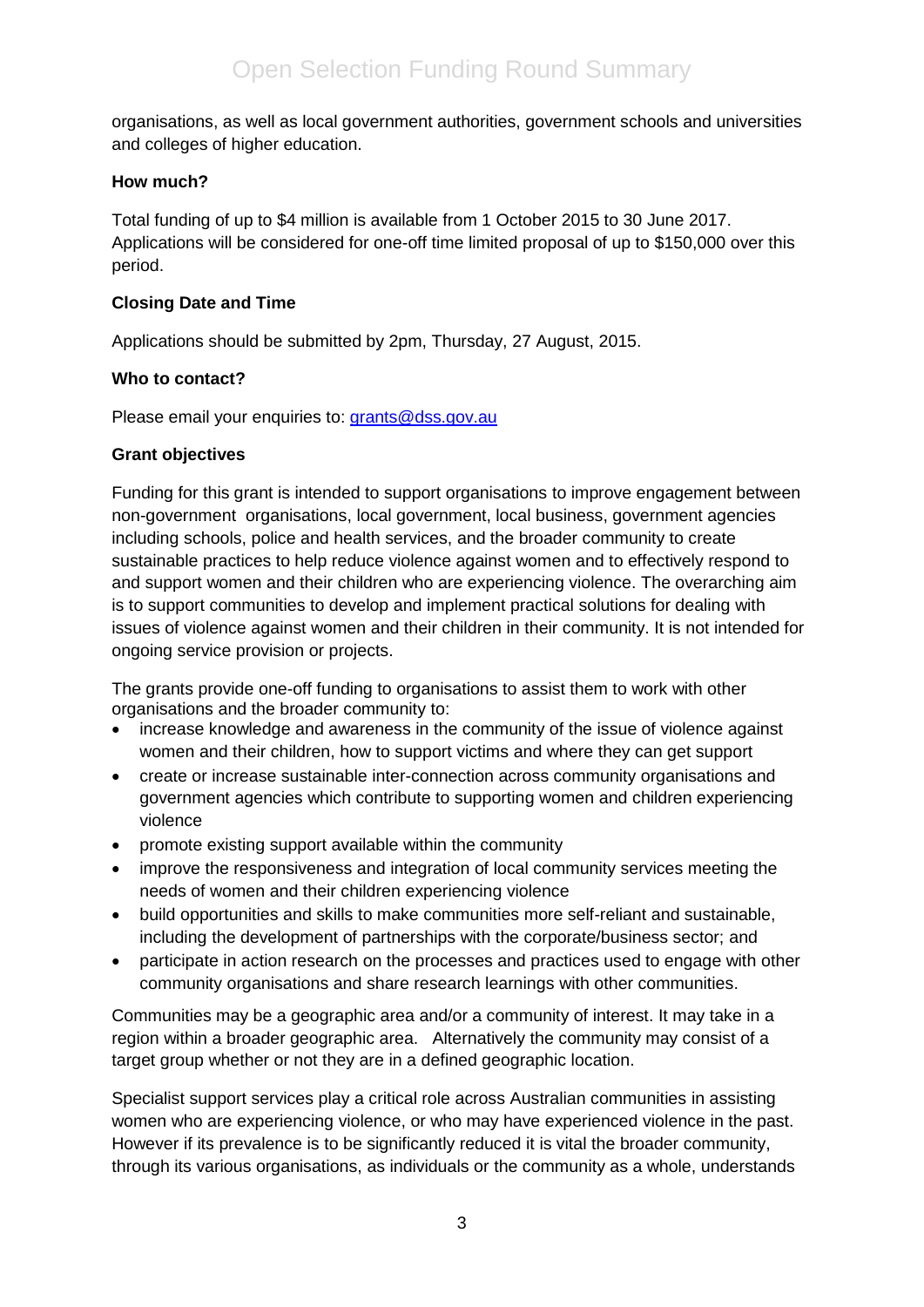and recognises violence against women and its impacts, and is prepared to act. These grants are intended to help support the development of broad partnerships within communities to create an environment where women are safe. To this end, projects may include partnerships with organisations which may not have traditionally been viewed as having a role with this issue.

#### **Statement of Requirement**

The Department of Social Services (DSS) is seeking applications from eligible organisations to establish and/or implement new processes and practices to improve engagement between non-government organisations, local government, local business, government agencies including schools, police and health services, and the broader community to create sustainable practices to help reduce violence against women and to effectively respond to and support women and their children who are experiencing violence.

The overarching aim is to support communities to develop and implement practical solutions for dealing with issues of violence against women and their children in their community.

Funding will focus on building community networks and/or engagements to:

- enable family violence issues to be identified, addressed and to support the local community to take ownership of the issue
- develop whole of community strategies to increase awareness of the issue of violence against women, its causes and impacts, and enhance understanding within the community of how they can help reduce violence against women and their children and how they can support victims
- facilitate partnerships and develop new approaches to support better services and service integration
- develop whole of community strategies to increase awareness of access to services, and
- support organisations to develop the capacity to better integrate responses, including services, to women and their children who are experiencing family violence.

Successful organisations will be required to share their processes and outcomes with other communities through publishing information during the funding period. To assist with this, successful organisations will be required to use an action research approach to continuously reflect on and improve their project to help ensure outcomes are achieved. An action research approach will involve:

- a commitment to include other organisations in the processes surrounding the building of community networks or engagements. Other organisations' views should be taken into account when planning improvements
- using cyclic phases a maximum of 3 cycles over a grant funding period made up of planning, acting, collecting and reflecting
- refining processes in response to the understanding gained; and
- sharing experiences and understanding with other communities, including through publishing information about processes and outcomes over the life of the project.

Successful organisations will be provided with assistance and support in designing their research, undertaking action research and documenting/publishing information about the project and its outcomes. The Department will engage a specialist research organisation to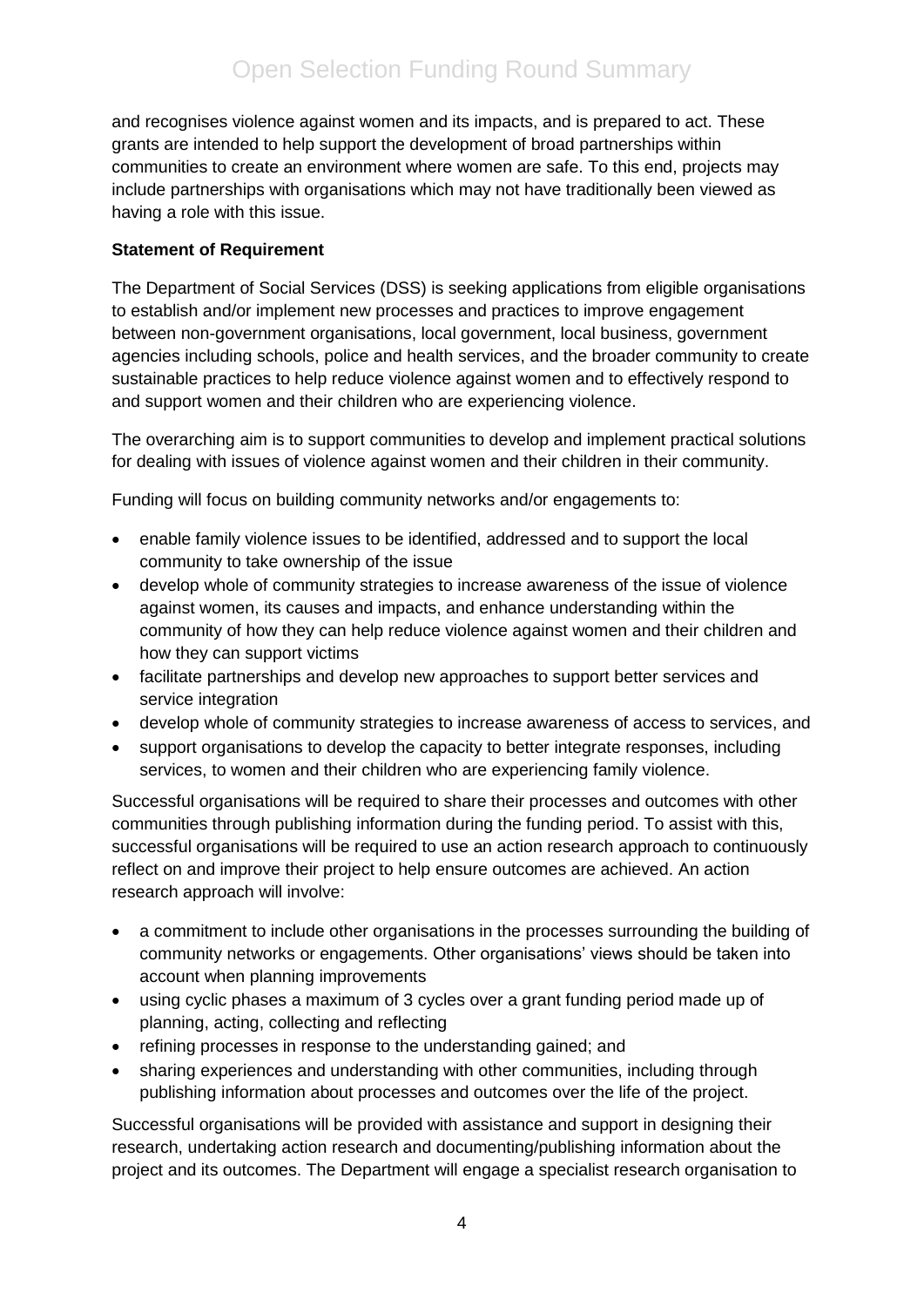### Open Selection Funding Round Summary

provide assistance and support to grant recipients. This support will help ensure the rigour of the research design and processes without over-burdening grant recipient organisation or other participants. As part of the action research support arrangements successful organisations will likely be required to participate in up to 3 face to face workshops and would need to meet the cost of attendance of these from their grant funding.

Funding is not intended for ongoing service provision or projects. The funding is intended to assist communities to develop the capacity and capability to establish sustainable interconnection across community organisations and government agencies which contribute to helping reduce violence against women within their community and to support women and their children experiencing violence.

Selection assessments will consider the:

- location of projects being proposed (preference may be given to projects in areas with significant prevalence of family and domestic violence)
- aim and purpose of each project in a location
- participation in action research and sharing of research learnings, and
- number of projects proposed in each State and Territory.

This will help ensure a mix of projects across different locations and communities as well as a mix of different approaches across the successful projects. It is intended there will be projects in all States and Territories.

Grants may only be used for:

- development and implementation of sustainable community engagement and/or networks including staff salaries and establishment costs for project implementation
- materials and equipment directly related to the implementation of the project
- designing and undertaking action research and documenting/publishing the research learnings
- travel within Australia directly and specifically related to the project, including any action research workshops

Grants are not provided for:

- the development of new services
- expansion of or ongoing delivery of existing services
- delivery of new processes or practices for inter-organisation co-operation, for example cross agency case management forums
- on-going cost of maintaining the community engagement and/or networks
- development of new toolkits or resources except where this is a by-product of the project
- the covering of retrospective costs
- costs incurred in the preparation of a grant application or related documentation
- major construction/capital works
- purchase of land
- overseas travel, or
- activities for which other Commonwealth, State, Territory or Local Government bodies have primary responsibility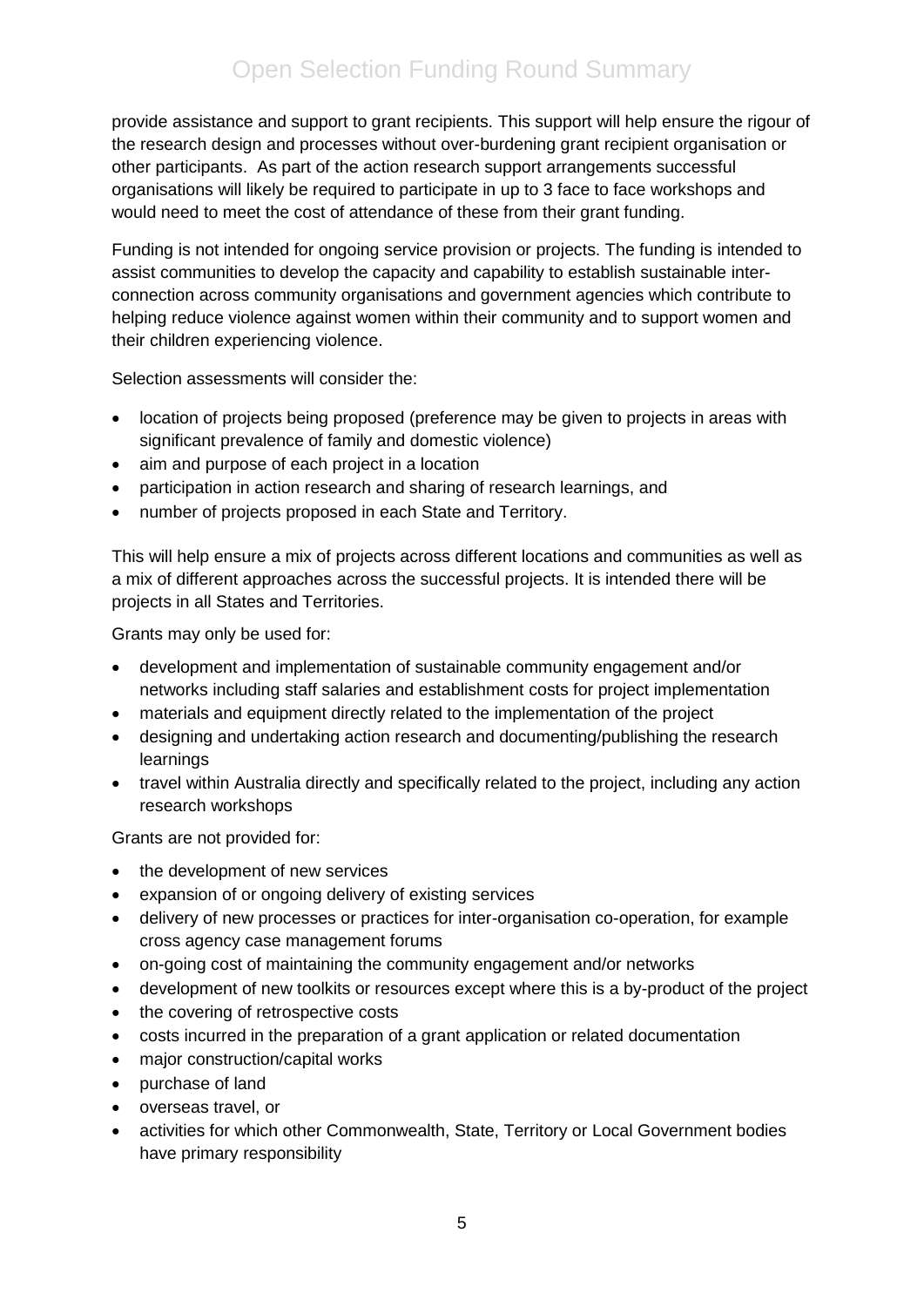#### **Selection Criteria**

The equally weighted selection criteria are:

1. Demonstrate your understanding of the need for your project in the specified community and/or specified target group.

Responses to this criterion could include but not limited to:

- detail the community need and the extent of violence against women and their children within the target community
- the extent, or otherwise, of engagement on issues of, and responses to, violence against women and their children by organisations within the community and/or the community more broadly
- understanding of the causes of violence against women and the ways it may manifest in relationships
- 2. Describe how the implementation of your project will achieve the grant objectives for all stakeholders, including value for money.

Responses to this criterion could include but not limited to:

- description of the intended project and how it will be implemented
- the commitment of other organisations within the community to work together to form partnerships to deliver the project
- how the work and outcomes of this project will be sustained after the funding period
- 3. Demonstrate your experience in effectively developing, delivering, managing and monitoring projects to achieve grant objectives for all stakeholders.

Responses to this criterion could include but not limited to:

- experience in community development activities including whole of community engagement and awareness raising
- governance arrangements for the project, including partnerships with other agencies
- experience in participating in research activities
- 4. Demonstrate your organisation's capacity and your staff capability (experience and qualifications) to deliver the grant objectives in the nominated community and/or target group.
	- how partnerships with other community organisations or agencies will be developed and sustained
	- engagement with the wider community
	- if new staff are to be engaged to undertake the project, the type of staff and how this will be progressed in order for the project to commence in a timely manner

#### **Multicultural Access and Equity policy**

Australia's *Multicultural Access and Equity Policy: Respecting diversity. Improving responsiveness* obliges Australian government agencies to ensure that cultural and linguistic diversity is not a barrier for people engaging with government and accessing services to which they are entitled, for example, by providing access to language services where appropriate. Grant applicants should consider whether services, projects, activities or events may require the use of professional translating or interpreting services in order to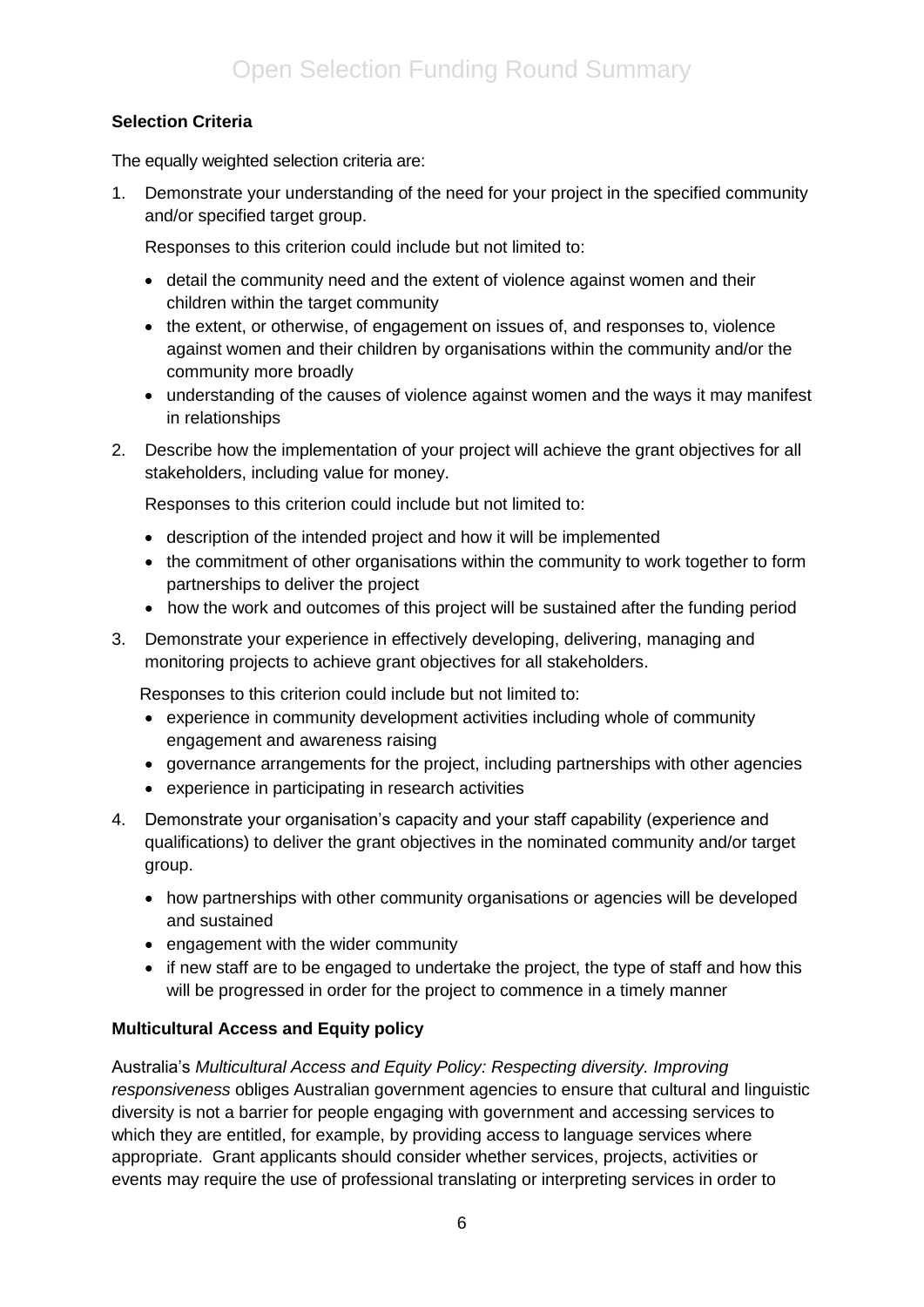communicate with non-English speakers. If your Application Form states that a budget is required, costs for translating and interpreting services should be included in your application.

#### **Assessment**

The Assessment Team will be led by Department of Social Services (DSS) officers. Teams will undertake training to ensure consistent assessment for all applications received. The Assessment Team will be bound by the APS Code of Conduct and the Department's Secretary's Instructions.

#### **Probity**

The selection of funding recipients for the Activity must be fair, open and demonstrate the highest level of integrity.

The following probity principles will be applied through all stages of the selection process:

- a. fairness and impartiality
- b. consistency, accountability and transparency of process
- c. security and confidentiality of information
- d. identification and resolution of conflicts of interest
- e. compliance with legislative obligations and government policy

These principles are intended to achieve an equitable, justifiable and sound process.

Adherence to the probity principles means that everyone involved with the selection process will act:

- a. impartially, and
- b. with integrity, including avoiding actual or perceived conflicts of interest

A Probity Advisor may be appointed for the Activity. If appointed, the role of the Probity Advisor will be to assist DSS meet its probity obligations in relation to the Activity by ensuring that the selection processes are defensible and will withstand external and internal scrutiny.

The Probity Advisor may independently monitor procedural aspects of the selection process to ensure compliance with the published relevant Programme Guidelines Overview and to advise DSS in relation to such matters. The Probity Advisor plays no part in the assessment of applications.

#### **Programme Guidelines Overview**

The Programme Guidelines Overview provides the key starting point for parties considering whether to participate in the activity and forms the basis for the business relationship between the Department and the funding recipient. Applicants are strongly advised to read the Programme Guidelines Overview prior to completing an Application Form. The Programme Guidelines suite comprises of the following documents:

- Programme Guidelines Overview
- Funding Round Summary this document